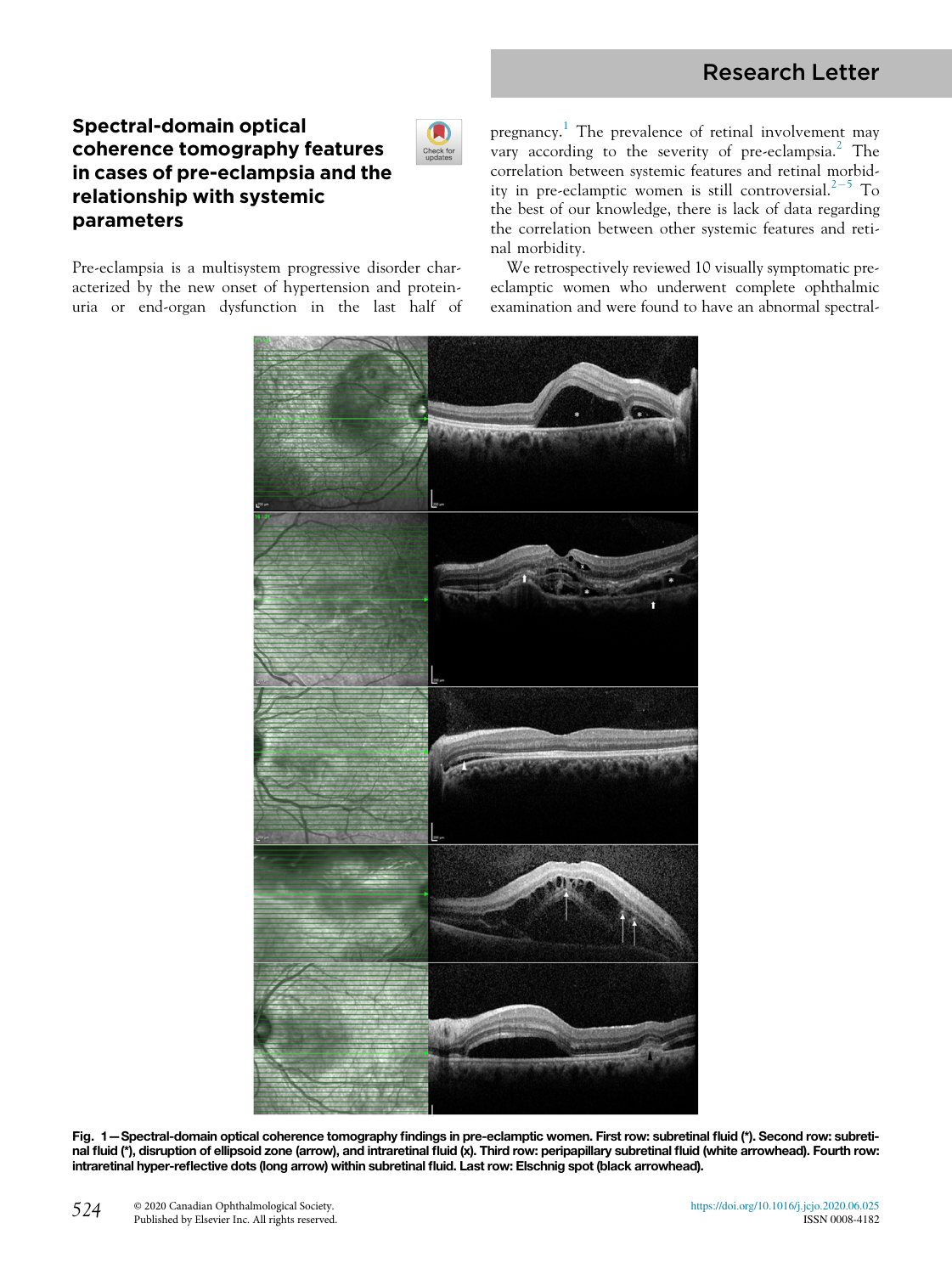<span id="page-1-0"></span>

| Table 1-Baseline characteristics and laboratory findings (n = 10). |             |                 |
|--------------------------------------------------------------------|-------------|-----------------|
| l Variable                                                         | Range value | (mean $\pm$ SD) |

| Variable                        | Range value   | (mean $\pm$ SD)     |
|---------------------------------|---------------|---------------------|
| Patients age, years             | $20 - 36$     | $26.1 \pm 0.6$      |
| Gestational age, days           | $207 - 254$   | $235 + 20.3$        |
| Delivery age, days              | $221 - 281$   | $253.7 \pm 31.6$    |
| Birth weight, g                 | 1250 - 2800   | $2155.9 \pm 609.03$ |
| Diastolic blood pressure, mm Hq | $76 - 149$    | $101.2 + 25.5$      |
| Systolic blood pressure, mm Hq  | $127 - 224$   | $163.2 + 33.4$      |
| Urine protein, q                | $1 - 4.1$     | $2.3 + 1.2$         |
| Hemoglobin, g/dL                | $7.8 - 13.3$  | $10.4 + 1.6$        |
| Platelets, $\mu$ L              | $58 - 338$    | $152.7 \pm 88.6$    |
| Creatinine, mg/dL               | $0.45 - 1.02$ | $0.75 \pm 0.17$     |

domain optical coherence tomography (SD-OCT) finding between 2012 and 2017. Pre-eclampsia was diagnosed by The American College of Obstetricians and Gynecologists criteria. One patient developed HELLP syndrome.

All 10 women underwent a complete ophthalmoscopic examination, including best-corrected visual acuity (BCVA), slit-lamp biomicroscopy, and Spectralis OCT (Heidelberg Engineering, Heidelberg, Germany). Features on SD-OCT evaluated included central subfield thickness (CST, defined as the average thickness of the macula in the central 1 mm Early Treatment Diabetic Retinopathy Study (ETDRS) grid), presence of subretinal (SRF)/intraretinal fluid (IRF), ellipsoid zone (EZ) integrity at the fovea (nor-mal/abnormal), presence of EZ irregularities<sup>[3](#page-2-2)</sup> (EZ band without smooth appearance), peripapillary subretinal fluid, Elschnig spots (focal elevations of a thick highly reflective band of retinal pigment epithelium on SD-OCT), $3$  and intraretinal hyper-reflective dots within SRF [Figure 1.](#page-0-0) [6](#page-2-3) Systemic parameters were also evaluated, including age, gestational age, diastolic and systolic blood pressures, presence of proteinuria, platelets count, and liver function (aspartate transaminase/alanine transaminase [AST/ALT]). The study adhered to the tenets of the Declaration of Helsinki and was approved by the local ethics committee. No informed consent was needed.

Twenty eyes of 10 pre-eclamptic women were included in the study. Baseline characteristics and laboratory findings are presented in [Table 1](#page-1-0). At presentation, the mean  $\pm$  SD BCVA was  $0.6 \pm 0.15$  logMAR (20/80 Snellen equivalent). SD-OCT showed bilateral eye involvement in 100% of the women in an asymmetrical pattern. Peripapillary subretinal fluid was seen in 80% of the women in our study, 60% have shown abnormal EZ integrity at the fovea, and up to 40% had intraretinal hyper-reflective dots. [Table 2](#page-1-1) shows Spearman correlation test between other SD-OCT features to systemic and laboratory findings. We found negative correlation between mean diastolic and systolic blood pressure and the level of proteinuria to EZ integrity at fovea (i.e., the higher the blood pressure and proteinuria level, the more likely of identifying EZ abnormalities). Strong positive correlation was also noticed between the amount of intraretinal fluid to the rise of AST/ALT and platelets level, respectively. After correction for multiple tests, in exception of the correlation between AST/ALT and IRF, none of the above remained statistically significant.

In conclusion, a moderate positive correlation was found between the elevation of AST/ALT and the amount of intraretinal fluid. Elevated liver enzymes may provide a biomarker indicating a greater risk for retinal complications such as intraretinal fluid and may indicate a need for retinal examination in patients with pre-eclampsia.

# $MD,^\dagger$  Gal Tsaban, MD, PhD, $^\dagger$  Jaime Levy, MD $^\circ$ <br>\*Department of Ophthalmology, Soroka University M

\*Department of Ophthalmology, Soroka University Medical Center, Faculty of Health Sciences, Ben-Gurion University of the Negev, Beer-Sheva, Israel; <sup>†</sup>Medical Retina Unit, Royal Victorian Eye and Ear Hospital, Melbourne, Australia; <sup>‡</sup>Department of Internal Medicine, Soroka University Medical Center, Faculty of Health Sciences, Ben-Gurion University of the Negev, Beer-Sheva, Israel; <sup>§</sup>Department of Ophthalmology, Hadassah University Medical Center, Faculty of Medicine, Hebrew University, Jerusalem, Israel.

Originally received Mar. 15, 2020. Final revision May. 15, 2020. Accepted Jun. 9, 2020.

Correspondence to Jaime Levy, MD, Department of Ophthalmology, Hadassah University Medical Center, Faculty of Medicine, Hebrew University, Jerusalem, Israel; [levjaime@gmail.com](mailto:levjaime@gmail.com).

<span id="page-1-1"></span>Table 2—Spearman correlation between spectral-domain optical coherence tomography features and other clinical and systemic parameters (n = 10)

| SD-OCT features                                                                                                                                                                           | Diastolic BP          | Systolic BP                                                          | Urine protein         | Hemoglobin                                                                                  | Creatinine             | Elevated AST/ALT                              | Platelets               |
|-------------------------------------------------------------------------------------------------------------------------------------------------------------------------------------------|-----------------------|----------------------------------------------------------------------|-----------------------|---------------------------------------------------------------------------------------------|------------------------|-----------------------------------------------|-------------------------|
| Central subfoveal thickness                                                                                                                                                               |                       |                                                                      |                       | $-0.55$ ( $p = 0.89$ ) $-0.42$ ( $p = 0.23$ ) $-0.20$ ( $p = 0.59$ ) $-0.59$ ( $p = 0.09$ ) | $-0.32$ ( $p = 0.35$ ) | $0.14$ ( $p = 0.69$ )                         | $-0.55$ ( $p = 0.123$ ) |
| Subretinal fluid                                                                                                                                                                          | $0.26$ ( $p = 0.43$ ) | $0.41$ ( $p = 0.20$ )                                                | $0.50$ ( $p = 0.14$ ) | $0.61$ ( $p = 0.06$ )                                                                       | $0.33(p=0.31)$         | $0.04$ ( $p = 0.9$ )                          | $0.69$ ( $p = 0.25$ )   |
| I Intraretinal fluid                                                                                                                                                                      |                       | $-0.48$ ( $p = 0.13$ ) $-0.48$ ( $p = 0.13$ ) $-0.18$ ( $p = 0.60$ ) |                       | $-0.57$ ( $p = 0.55$ )                                                                      | $0.15(p=0.60)$         | $0.82$ ( $p = 0.002$ ) <sup>*</sup>           | $-0.85$ ( $p = 0.02$ )  |
| Peripapillary subretinal fluid                                                                                                                                                            |                       | $0.98$ ( $p = 0.77$ ) $-0.97$ ( $p = 0.77$ )                         | $0.15(p=0.66)$        | $0.33$ ( $p = 0.34$ )                                                                       |                        | $-0.51$ ( $p = 0.10$ ) $-0.26$ ( $p = 0.43$ ) | $0.26$ ( $p = 0.45$ )   |
| <b>RPE</b> elevations                                                                                                                                                                     |                       | $-0.22$ ( $p = 0.50$ ) $-0.39$ ( $p = 0.23$ ) 0.13 ( $p = 0.70$ )    |                       | $0.33$ ( $p = 0.39$ )                                                                       | $-0.647$ ( $p = 0.3$ ) | $0.14$ ( $p = 0.66$ )                         | $0.30$ ( $p = 0.99$ )   |
| Intraretinal hyper-reflective dots                                                                                                                                                        | $0.33$ ( $p = 0.31$ ) | $0.32$ ( $p = 0.30$ )                                                |                       | $0.48$ ( $p = 0.15$ ) $-0.10$ ( $p = 0.79$ )                                                |                        | $-0.24$ ( $p = 0.48$ ) 0.069 ( $p = 0.80$ )   | $0.16$ ( $p = 0.76$ )   |
| <b>Elschnig spots</b>                                                                                                                                                                     | $-0.22$ ( $p = 0.5$ ) |                                                                      |                       | $-0.38$ ( $p = 0.91$ ) $-0.36$ ( $p = 0.29$ ) $-0.17$ ( $p = 0.62$ )                        |                        | $0.75$ ( $p = 0.82$ ) $-0.43$ ( $p = 0.18$ )  | $0.17$ ( $p = 0.62$ )   |
| EZ irregularity                                                                                                                                                                           | $0.05$ ( $p = 0.88$ ) | $0.12$ ( $p = 0.70$ )                                                |                       | $0.30$ ( $p = 0.30$ ) $0.51 - (p = 0.12)$                                                   | $-0.16$ ( $p = 0.62$ ) | $0.32$ ( $p = 0.23$ )                         | $-0.14$ ( $p = 0.71$ )  |
| EZ integrity at fovea                                                                                                                                                                     |                       |                                                                      |                       | $-0.72$ ( $p = 0.01$ ) $-0.79$ ( $p = 0.03$ ) $0.64 - (p = 0.04)$ 0.50 ( $p = 0.14$ )       | $0.34$ ( $p = 0.33$ )  | $0.34$ ( $p = 0.3$ )                          | $0.34$ ( $p = 0.35$ )   |
| BP, blood pressure; AST/ALT, aspartate transaminase/alanine transaminase; EZ, ellipsoid zone; RPE, retinal pigment epithelium; SD-OCT, spectral-domain optical coher-<br>ence tomography. |                       |                                                                      |                       |                                                                                             |                        |                                               |                         |

<span id="page-1-2"></span>\*Statistically significant.